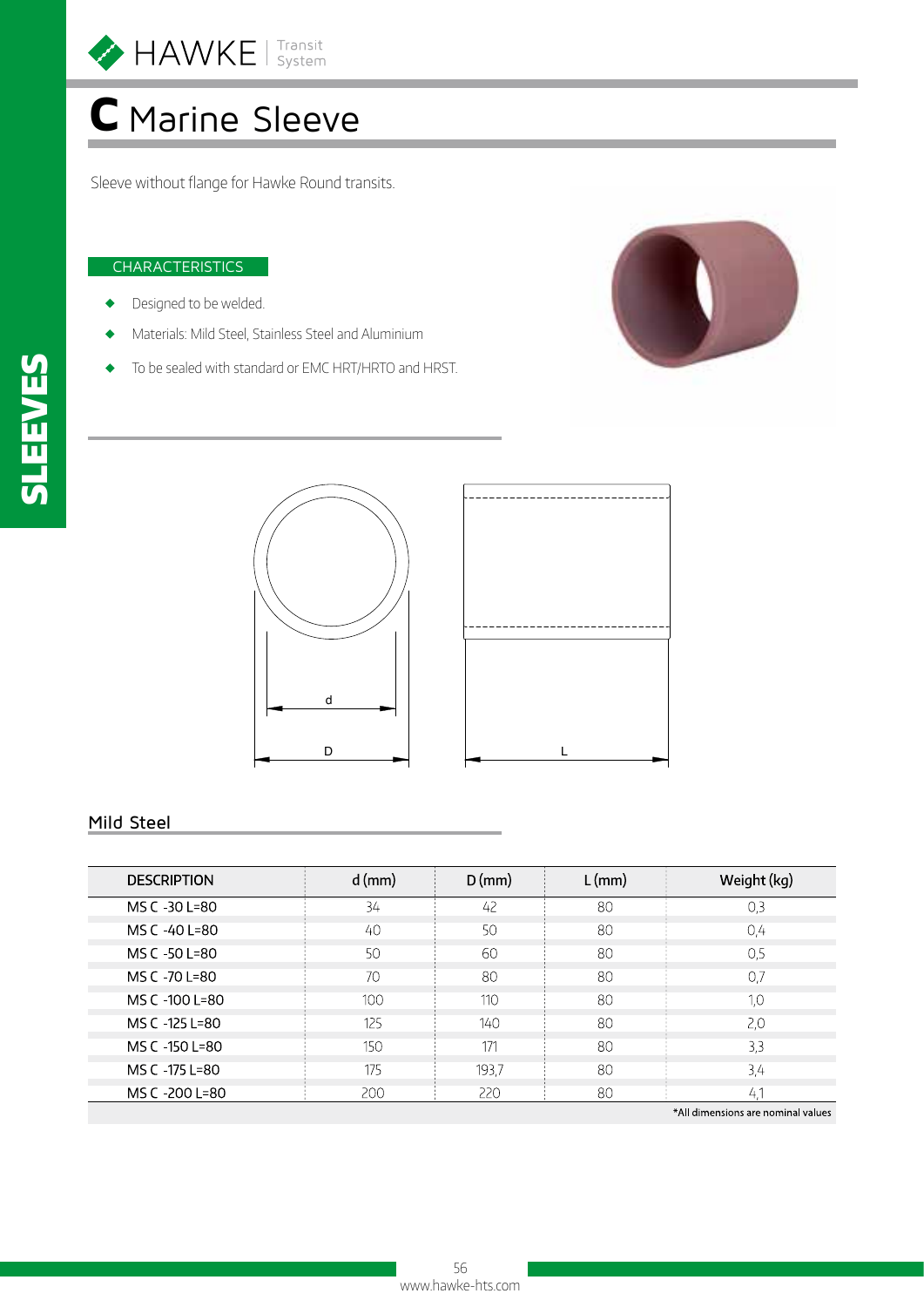

## C Marine Sleeve

### Stainless Steel

| <b>DESCRIPTION</b> | $d$ (mm) | $D$ (mm) | $L$ (mm) | Weight (kg) |
|--------------------|----------|----------|----------|-------------|
| SS C-30 L=80       | 33       | 42       | 80       | 0,3         |
| SS C -40 L=80      | 40       | 50       | 80       | 0,4         |
| SS C -50 L=80      | 50       | 60,3     | 80       | 0,6         |
| SS C -70 L=80      | 70       | 88,9     | 80       | 1,5         |
| SS C-100 L=80      | 100      | 114,3    | 80       | 1.5         |
| SS C -125 L=80     | 125      | 141,3    | 80       | 2.2         |
| SS C -150 L=80     | 150      | 168,3    | 80       | 2,9         |
| SS C -175 L=80     | 175      | $\sim$   | 80       |             |
| SS C-200 L=80      | 200      | 220      | 80       | 42          |

\*All dimensions are nominal values

| <b>DESCRIPTION</b> | $d$ (mm) | $D$ (mm) | $L$ (mm) | Weight (kg)                                   |
|--------------------|----------|----------|----------|-----------------------------------------------|
| AL C -30 L=80      | 33       | 45       | 80       | 0.2                                           |
| AL C -40 L=80      | 40       | 50       | 80       | 0,2                                           |
| AL C -50 L=80      | 50       | 60       | 80       | 0,2                                           |
| AL C -70 L=80      | 70       | 80       | 80       | 0.3                                           |
| AL C -100 L=80     | 100      | 110      | 80       | 0.4                                           |
| AL C -125 L=80     | 125      | 135      | 80       | 0,4                                           |
| AL C -150 L=80     | 150      | 170      | 80       |                                               |
| AL C -175 L=80     | 175      | 190      | 80       | 0.9                                           |
| AL C -200 L=80     | 200      | 220      | 80       | 1.4                                           |
|                    |          |          |          | <b>XAII</b> discontrato con que inclusivado e |

\*All dimensions are nominal values

| See assembly parts       | 66  |
|--------------------------|-----|
| See round frame HRTO     | 50  |
| See round frame HRST     | 52  |
| See accessories          | 76  |
| See installation quide   | 116 |
| See welding instructions | 152 |
| See inspection check     | 160 |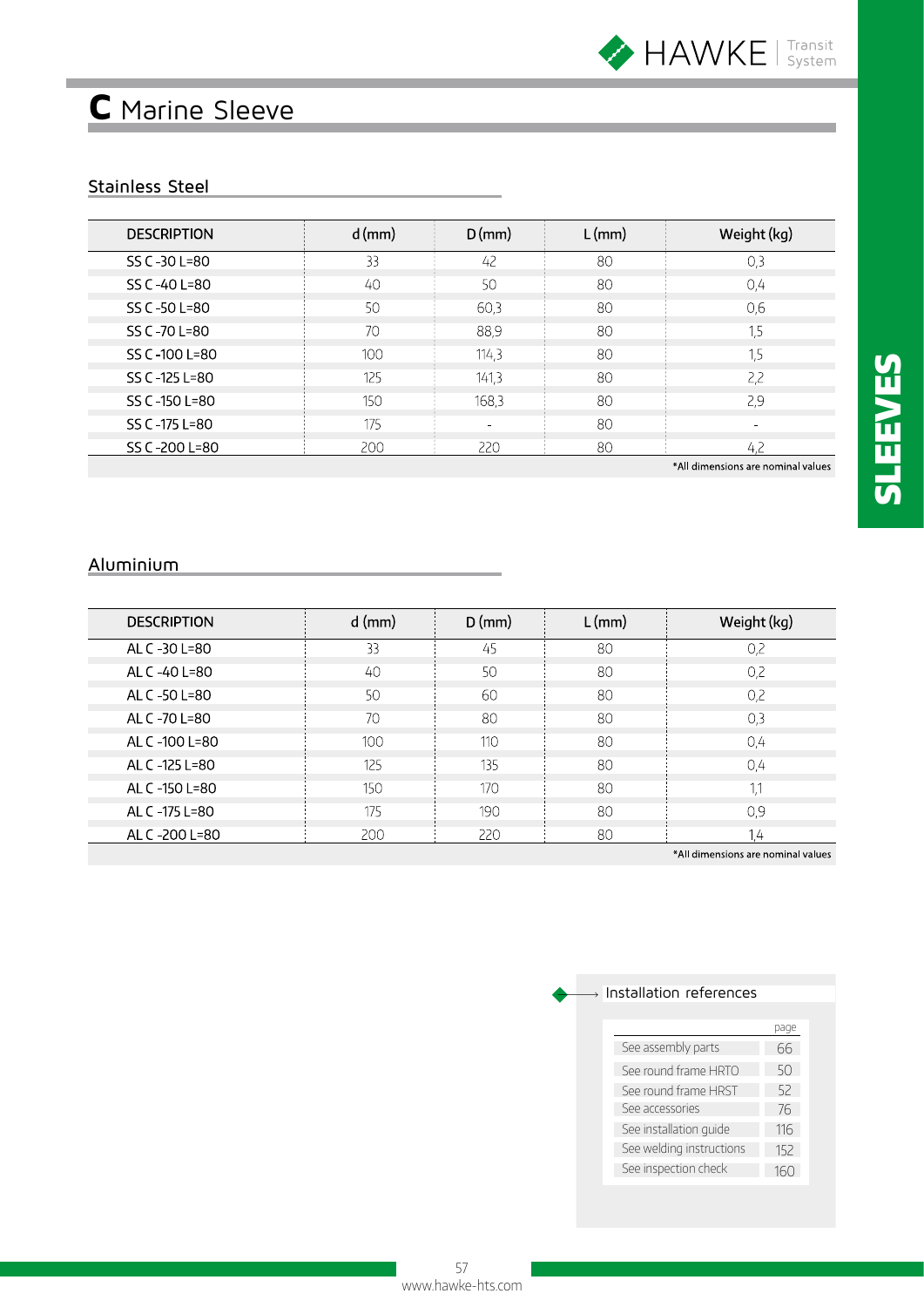

# CB Sleeve

Sleeves with flange for Hawke Round transits.

#### CHARACTERISTICS

- Designed to be bolted or casted
- Materials: Mild Steel, Stainless Steel and Aluminium
- To be sealed with standard or EMC HRT/HRTO and HRST.





#### Mild Steel

| <b>DESCRIPTION</b> | $d$ (mm) | $Di$ (mm) | De (mm) | $Dh$ (mm) | $L$ (mm) | $B$ (mm) | Holes | Weight (kg) |
|--------------------|----------|-----------|---------|-----------|----------|----------|-------|-------------|
| <b>MS CB-30</b>    | 30       | 42        | 90      | 70        | 80       | 9        | 4     | 0,6         |
| <b>MS CB-40</b>    | 40       | 50        | 100     | 80        | 80       | 9        | 4     | 0,7         |
| <b>MS CB-50</b>    | 50       | 60        | 110     | 90        | 80       | 9        | 4     | 0,8         |
| <b>MS CB-70</b>    | 70       | 80        | 130     | 110       | 80       | 9        | 4     | 1,3         |
| <b>MS CB-100</b>   | 100      | 110       | 215     | 165       | 80       | 9        | 6     | 2,8         |
| <b>MS CB-125</b>   | 125      | 140       | 240     | 190       | 80       | 9        | 6     | 3,4         |
| <b>MS CB-150</b>   | 150      | 171       | 270     | 220       | 80       |          | 6     | 4,8         |
| <b>MS CB-175</b>   | 175      | 194       | $\sim$  |           | 80       | $\sim$   |       |             |
| <b>MS CB-200</b>   | 200      | 220       | 320     | 270       | 80       | 11       | ь     | 6,2         |

\*All dimensions are nominal values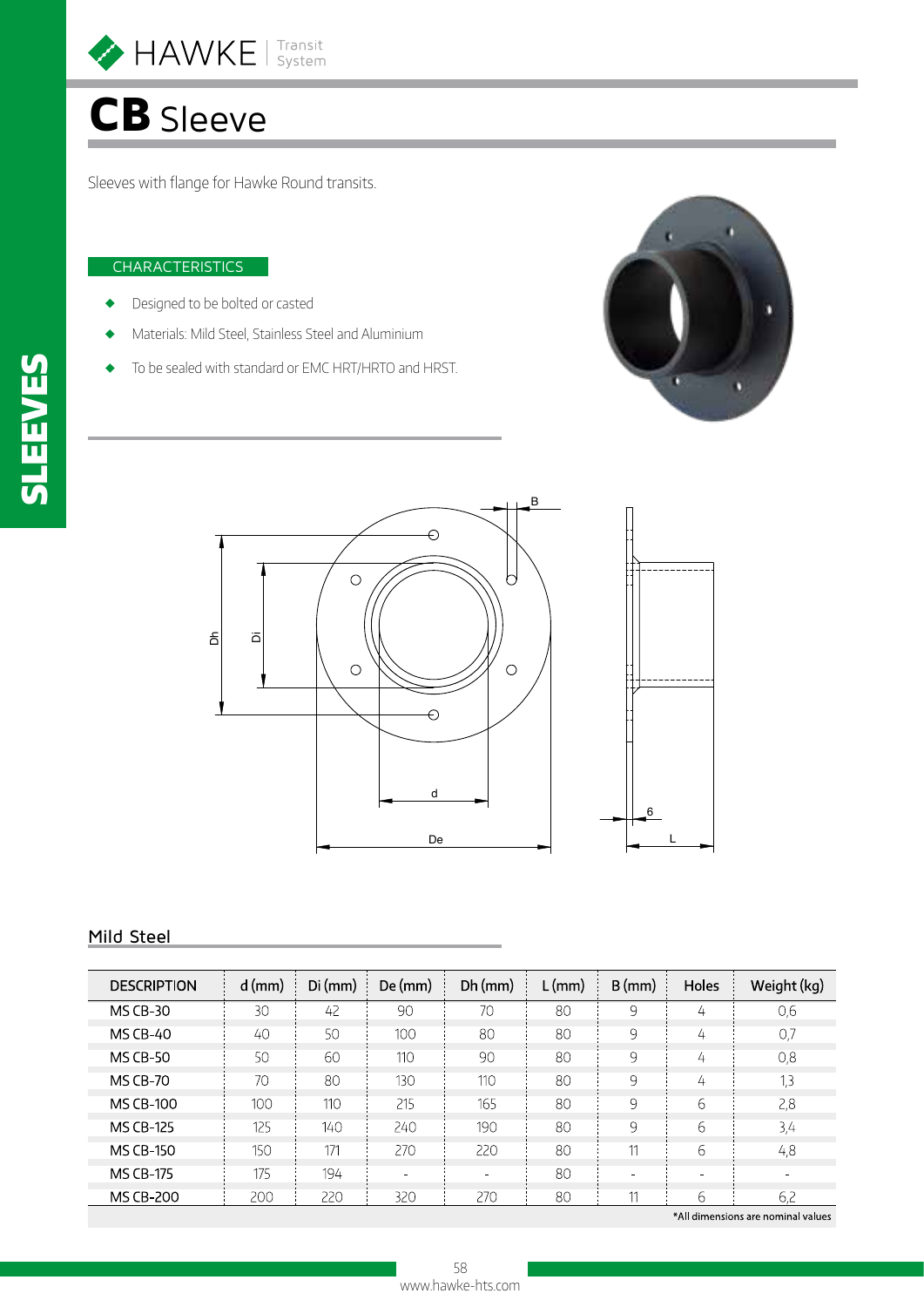

## CB Sleeve

## Stainless Steel

| <b>DESCRIPTION</b> | $d$ (mm) | $Di$ (mm) | De (mm) | $Dh$ (mm) | $L$ (mm) | $B$ (mm) | Holes                    | Weight (kg) |
|--------------------|----------|-----------|---------|-----------|----------|----------|--------------------------|-------------|
| SS CB-30           | 34       | 42        | 90      | 70        | 80       | 9        | 4                        | 0,6         |
| <b>SS CB-40</b>    | 40       | 50        | 100     | 80        | 80       | 9        | 4                        | 0,7         |
| <b>SS CB-50</b>    | 50       | 60        | 110     | 90        | 80       | 9        | 4                        | 0,9         |
| <b>SS CB-70</b>    | 70       | 89        | 130     | 110       | 80       | 9        | 4                        | 1,3         |
| <b>SS CB-100</b>   | 100      | 114       | 215     | 165       | 80       | 9        | 6                        | 2,9         |
| SS CB-125          | 125      | 141       | 240     | 190       | 80       | 9        | 6                        | 3,5         |
| <b>SS CB-150</b>   | 150      | 168       | 270     | 220       | 80       |          | 6                        | 5,0         |
| SS CB-175          | 175      | $\sim$    | $\sim$  | $\sim$    | 80       | $\sim$   | $\overline{\phantom{0}}$ | $\sim$      |
| SS CB-200          | 200      | 220       | 320     | 270       | 80       |          | 6                        | 6,3         |

\*All dimensions are nominal values

| See assembly parts      | 66  |
|-------------------------|-----|
| See round frame HRTO    | 50  |
| See round frame HRST    | 52  |
| See accessories         | 76  |
| See installation quide  | 116 |
| See bolted instructions | 146 |
| See inspection check    |     |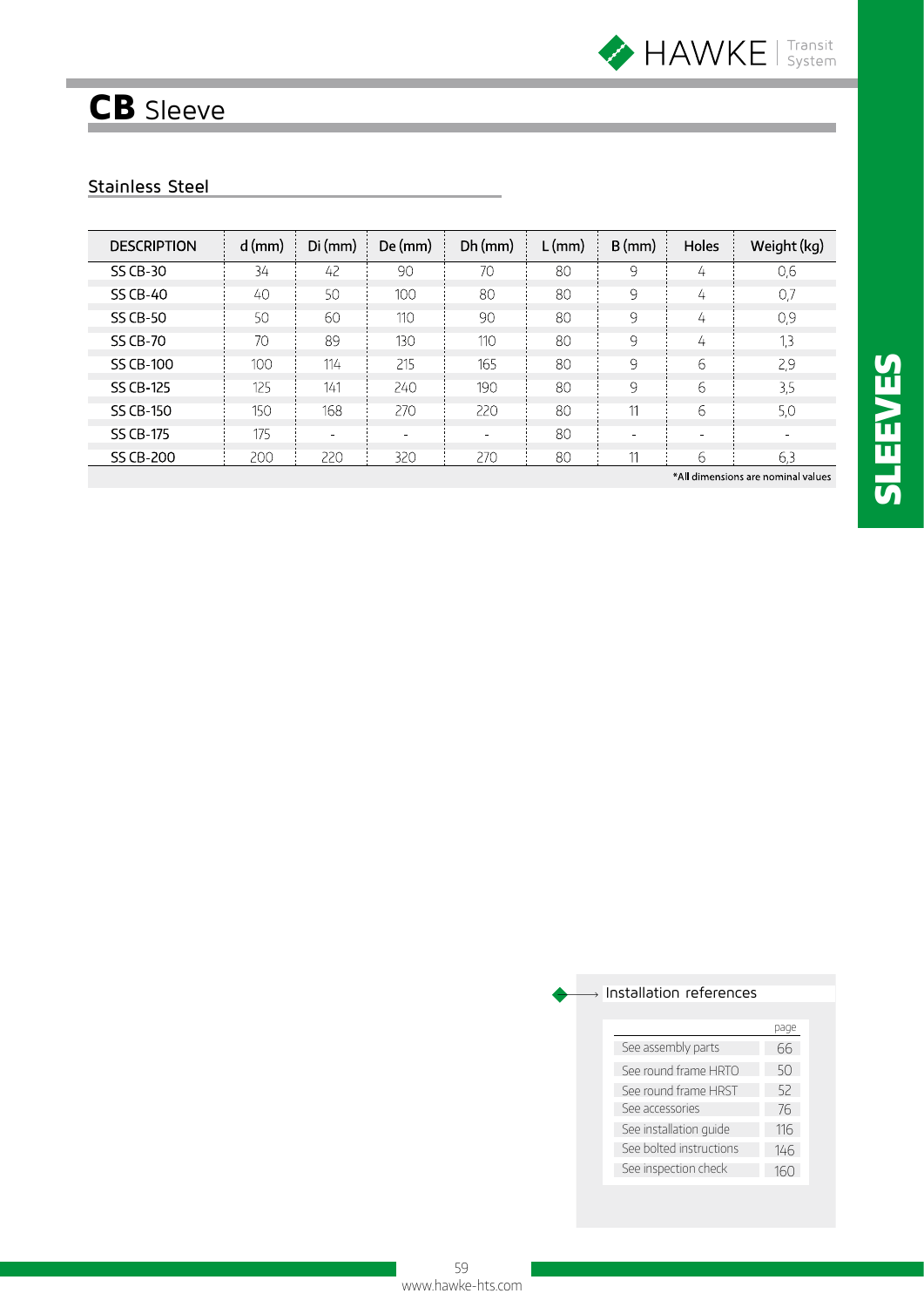

# CBO Sleeve

Sleeve with flange and removable end which allows installation around existing cables. To be used with Hawke Round transits.

#### **CHARACTERISTICS**

- Designed to be bolted or casted
- Materials: Mild Steel, Stainless Steel and Aluminium
- To be sealed with standard or EMC HRT/HRTO and HRST.







#### Mild Steel

| <b>DESCRIPTION</b> | $d$ (mm) | $D$ (mm) | De (mm) | $Dh$ (mm) | $L$ (mm) | $B$ (mm) | Holes    | Weight (kg) |
|--------------------|----------|----------|---------|-----------|----------|----------|----------|-------------|
| <b>MS CBO-30</b>   | 30       | 42       | 90      | 70        | 80       | 9        | 4        | 0,8         |
| <b>MS CBO-40</b>   | 40       | -51      | 100     | 80        | 80       | 9        | 4        | 0,9         |
| <b>MS CBO-50</b>   | 50       | 60,3     | 110     | 90        | 80       | 9        | 4        | 1,0         |
| <b>MS CBO-70</b>   | 70       | 82,5     | 130     | 110       | 80       | 9        | 4        | 1,5         |
| <b>MS CBO-100</b>  | 100      | 114,3    | 215     | 165       | 80       | 9        | 6        | 3,1         |
| <b>MS CBO-125</b>  | 125      | 140      | 240     | 190       | 80       | 9        | 6        | 3,7         |
| <b>MS CBO-150</b>  | 150      | 171      | 270     | 220       | 80       | 11       | 6        | 5,1         |
| <b>MS CBO-175</b>  | 175      | $\sim$   | $\sim$  |           | 80       | $\sim$   | $\equiv$ |             |
| <b>MS CBO-200</b>  | 200      | 219.1    | 320     | 270       | 80       | 11       | 6        | 6,4         |

\*All dimensions are nominal values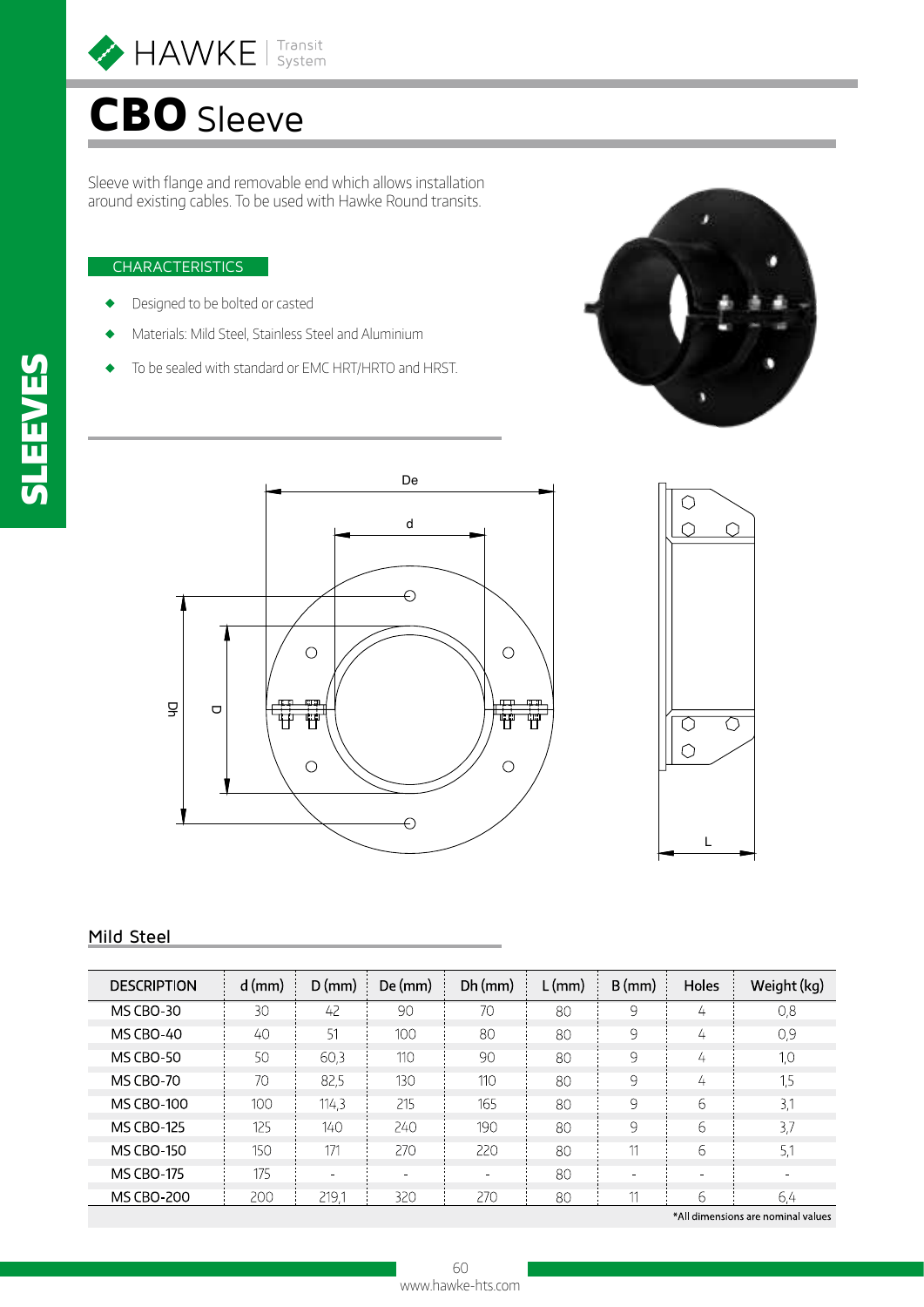

# CBO Sleeve

### Stainless Steel

| <b>DESCRIPTION</b> | $d$ (mm) | $D$ (mm) | De (mm) | $Dh$ (mm) | $L$ (mm) | $B$ (mm) | <b>Holes</b> | Weight (kg) |
|--------------------|----------|----------|---------|-----------|----------|----------|--------------|-------------|
| <b>SS CBO-30</b>   | 30       | 42,2     | 90      | 70        | 80       | 9        | 4            | 0,8         |
| <b>SS CBO-40</b>   | 40       | 50       | 100     | 80        | 80       | 9        | 4            | 0,9         |
| <b>SS CBO-50</b>   | 50       | 60,3     | 110     | 90        | 80       | 9        | 4            | 1,1         |
| <b>SS CBO-70</b>   | 70       | 88,9     | 135     | 110       | 80       | 9        | 4            | 1,5         |
| <b>SS CBO-100</b>  | 100      | 114,3    | 215     | 165       | 80       | 9        | 6            | 3,1         |
| SS CBO-125         | 125      | 140      | 240     | 190       | 80       | 9        | 6            | 3,8         |
| <b>SS CBO-150</b>  | 150      | 168,3    | 270     | 220       | 80       |          | 6            | 5,2         |
| <b>SS CBO-175</b>  | 175      | $\sim$   | $\sim$  | $\equiv$  | 80       | $\equiv$ |              | $\sim$      |
| SS CBO-200         | 200      | 219.1    | 320     | 270       | 80       |          | 6            | 6,6         |

\*All dimensions are nominal values

|                         | Dage |
|-------------------------|------|
| See assembly parts      | 66   |
| See round frame HRTO    | 50   |
| See round frame HRST    | 52   |
| See accessories         | 76   |
| See installation quide  | 116  |
| See bolted instructions | 146  |
| See inspection check    | 16 N |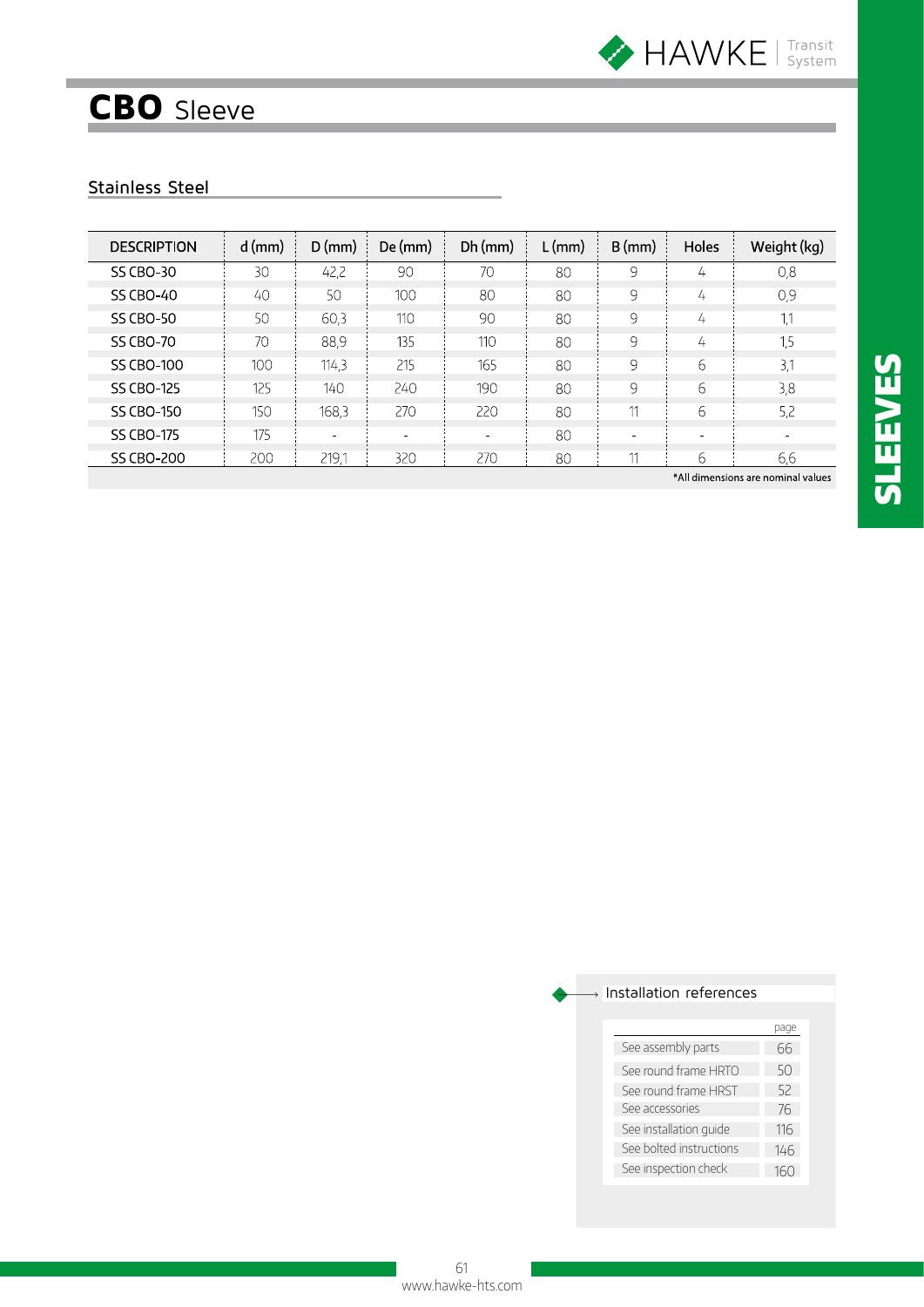

# CBC Sleeve

Sleeve with flange for Hawke Round transits.

#### **CHARACTERISTICS**

- Designed to be casted.
- Materials: Mild Steel, Stainless Steel and Aluminium.
- To be sealed with standard or EMC HRT/HRTO and HRST.







#### Mild Steel

| <b>DESCRIPTION</b> | $d$ (mm) | Di(mm) | $De$ (mm)                    | $L$ (mm) | Min. Weight (kg)                   |
|--------------------|----------|--------|------------------------------|----------|------------------------------------|
| MS CBC-30          | 30       | 42     | 90                           | min 80   | 0,6                                |
| MS CBC-40          | 40       | 50     | 100                          | min 80   | 0.7                                |
| <b>MS CBC-50</b>   | 50       | 60     | 110                          | min 80   | 0,8                                |
| MS CBC-70          | 70       | 80     | 130                          | min 80   | 1,3                                |
| <b>MS CBC-100</b>  | 100      | 110    | 215                          | min 80   | 2,8                                |
| <b>MS CBC-125</b>  | 125      | 140    | 240                          | min 80   | 3,4                                |
| <b>MS CBC-150</b>  | 150      | 171    | 270                          | min 80   | 4,8                                |
| <b>MS CBC-175</b>  | 175      | 194    | $\qquad \qquad \blacksquare$ | min 80   |                                    |
| <b>MS CBC-200</b>  | 200      | 220    | 320                          | min 80   | 6,2                                |
|                    |          |        |                              |          | *All dimensions are nominal values |

\*Lenght (L) on demand in purchase order, minimum 80mm

\*\*Weight indicated for minimum lenght of 80mm